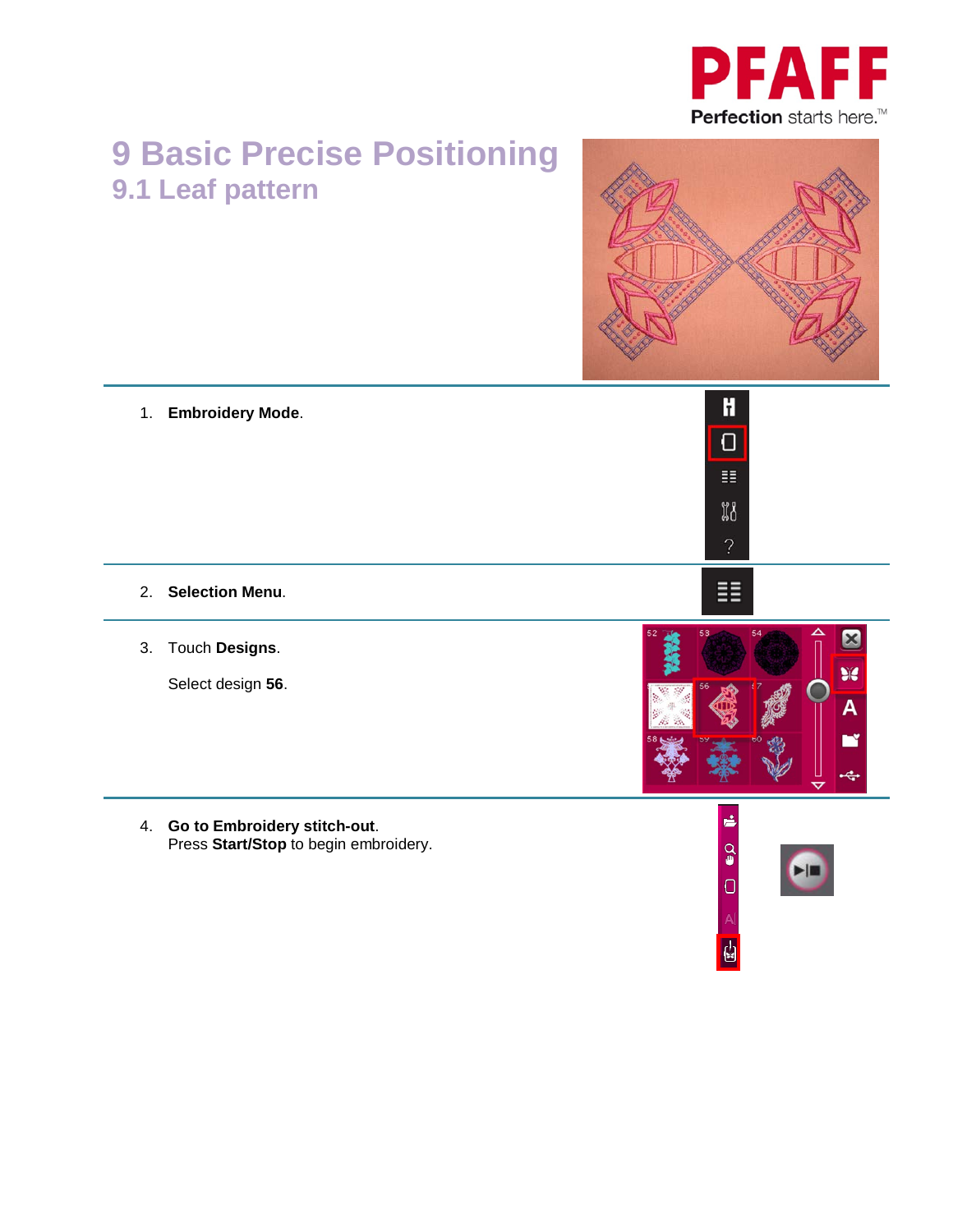



10. Re-hoop your fabric as straight as possible to the left of the first design. The next design will connect to the left side of the first design.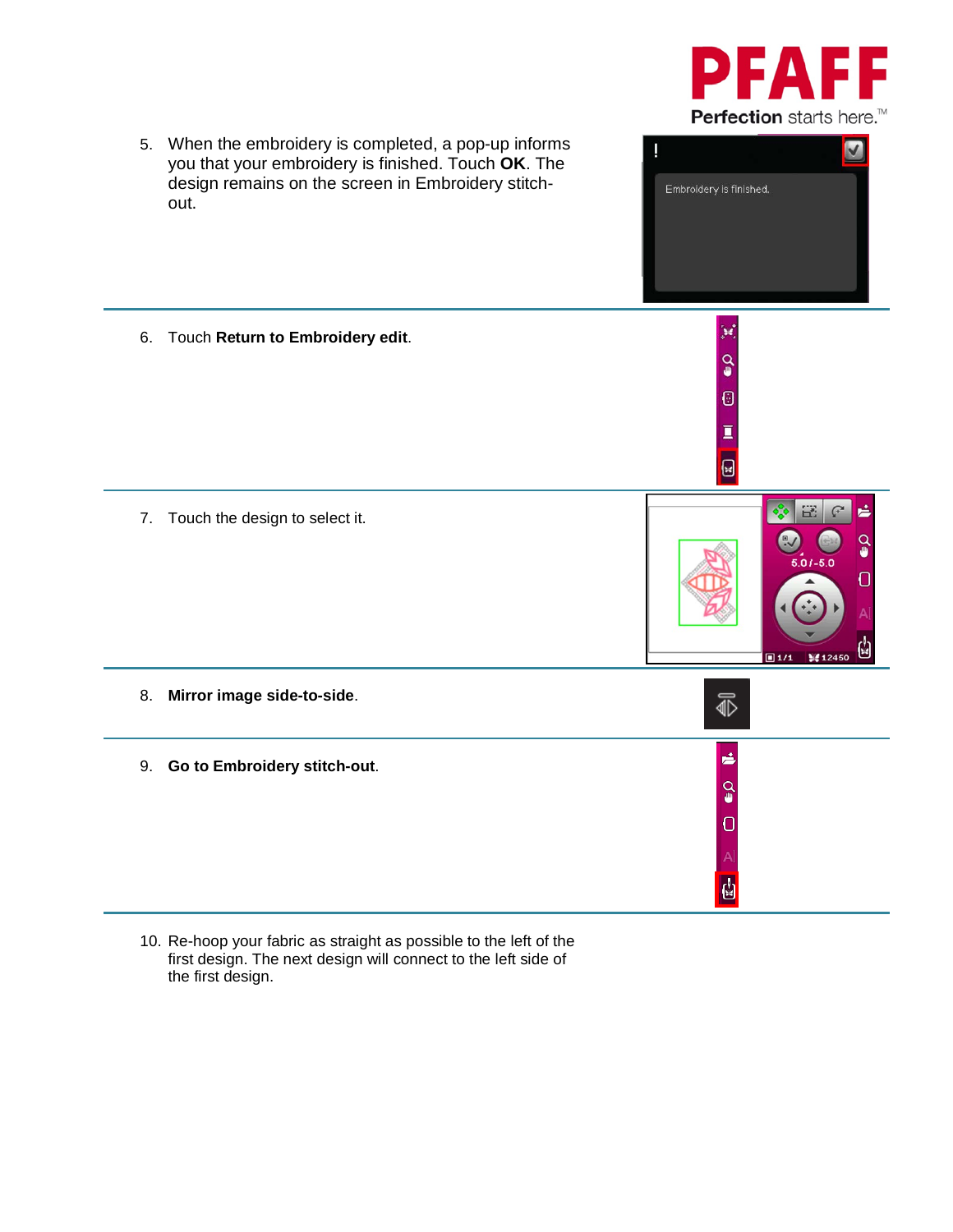

 $\checkmark$  $\boldsymbol{\mathbb{E}}$ 

 $\mathbf{y}$ 

 $\ddot{t}$ 

 $\Omega$ 

M

図

 $\mathbf{v}$ 

 $^{++}_{++}$ 

 $\overline{Q}$ 

 $\blacktriangledown$  $\mathbf{z}$ 

¥

 $\begin{smallmatrix} + & + & + \\ + & + & + \end{smallmatrix}$ 

 $\mathbf{Q}$ 

 $\vee$  $\mathbf{x}$ 

¥

 $\begin{array}{c} + \rightarrow + \\ + \rightarrow + \end{array}$ 

 $\Omega$ 

мÎ 11. Select **Basic Precise Positioning**.  $Q_{\bullet}$  $\odot$  $\bar{\mathbb{I}}$ ø 12. Touch #1 **Select Locking Point on Screen**. Place the crosshair on the point of the design as shown. 1800% 13. Click on **Zoom options/pan** and select **Zoom to Needle**. 53  $\alpha$ 14. Click on the **Wheel Control Tab**. Drag on the screen or use the arrows to place the crosshair at the very tip of the Sie,  $^{\circ}$ o design. 49.070.2 15. Touch #2 **Place Locking Point on Fabric**. 490102